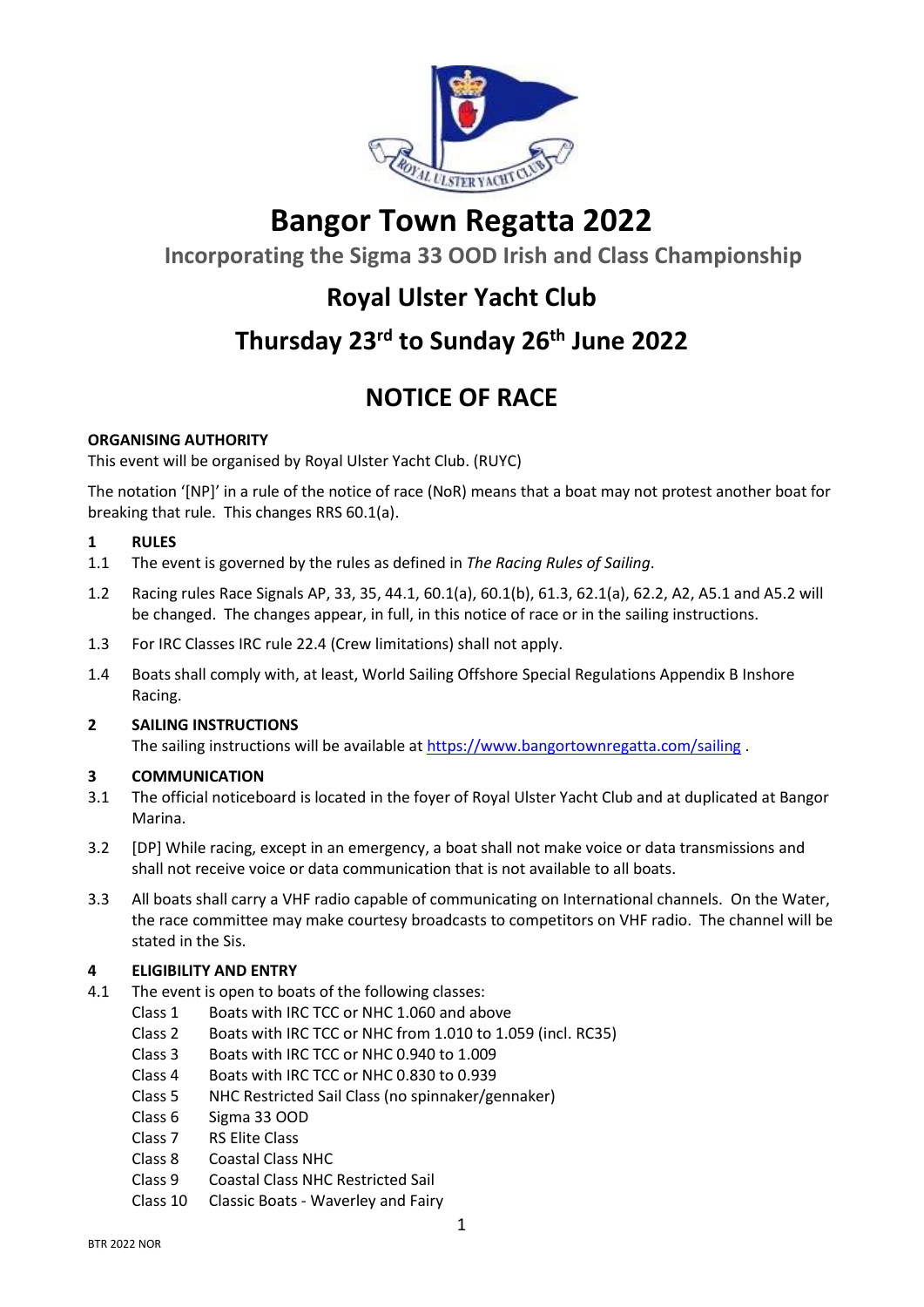- 4.2 Classes may be altered, divided and amalgamated or boats moved between classes at the discretion of the Organising Authority.
- 4.3 Boats in Classes 1 to 6, 9 and 10 shall display a class pennant, appropriate to the class in which she is sailing, from their backstay at all times when racing
- 4.4 Eligible boats may enter by completing the entry form downloadable from the event webpage at [https://www.bangortownregatta.com/sailing.](https://www.bangortownregatta.com/sailing) Completed entry forms can be emailed to [info@ruyc.co.uk](mailto:info@ruyc.co.uk) or posted to the club. Payment can be made either by cheque payable to Royal Ulster Yacht Club with posted in entry form or by bank transfer for emailed entries, to:

Sort Code: 95-02-29

Account number: 51020080

For bank transfers please use the reference BTR2022, Sail Number and Boat Name

- 4.5 Boats entered in IRC Classes shall submit a copy of their IRC Certificate not later than Monday 20<sup>th</sup> June 2022. No alteration to a boat's TCC will be permitted after this date, except as a result of a rating protest, or to correct Rating Authority errors
- 4.6 To be considered an entry at an event, a boat shall complete all registration requirements and pay all fees.
- 4.7 Boats should enter before midnight on Monday 20<sup>th</sup> June. Late entries will only be accepted after this date in exceptional circumstances and at the discretion of the Organising Authority.
- 4.8 The Organising Authority may cancel the event, cancel classes and reject or cancel entries in its absolute discretion, subject to RRS 76.
- 4.9 Should the Organising Authority cancel a class or reject an entry they shall refund the entry fee in full.
- 4.10 Should the Organising Authority cancel the event within 36 hours prior to the scheduled start of race 1 any refunds will be at the sole discretion of the Organising Authority.

#### **5 FEES**

5.1 Entry fees are as follows:

|                | <b>Class</b>                             | <b>Entry Fee</b> | If Paid before<br>$1st$ April 2022 |
|----------------|------------------------------------------|------------------|------------------------------------|
| $\mathbf{1}$   | IRC/NHC Class 1                          | £320.00          | £ 256.00                           |
| $\overline{2}$ | IRC/NHC Class 2 (incl. RC 35 Class)      | £ 275.00         | £ 275.00                           |
| 3              | IRC/NHC Class 3                          | £175.00          | £140.00                            |
| 4              | IRC/NHC Class 4                          | £175.00          | £140.00                            |
| 5              | <b>NHC Restricted Sail Class</b>         | £175.00          | £140.00                            |
| 6              | Sigma OOD 33 Class                       | £175.00          | £140.00                            |
| $\overline{7}$ | <b>RS Elite Class</b>                    | £150.00          | £120.00                            |
| 8              | <b>Coastal Class NHC</b>                 | £150.00          | £120.00                            |
| 9              | <b>Coastal Class NHC Restricted Sail</b> | £150.00          | £120.00                            |
| 10             | Classic Boats - Waverley and Fairy       | £100.00          | £80.00                             |

5.2 Berthing for boats not normally berthed in Bangor Marina and craneage is included in the entry fee.

#### **6 CREW LIMITATIONS**

Does not apply.

#### **7 ADVERTISING**

[DP] [NP] Boats may be required to display advertising chosen and supplied by the organising authority.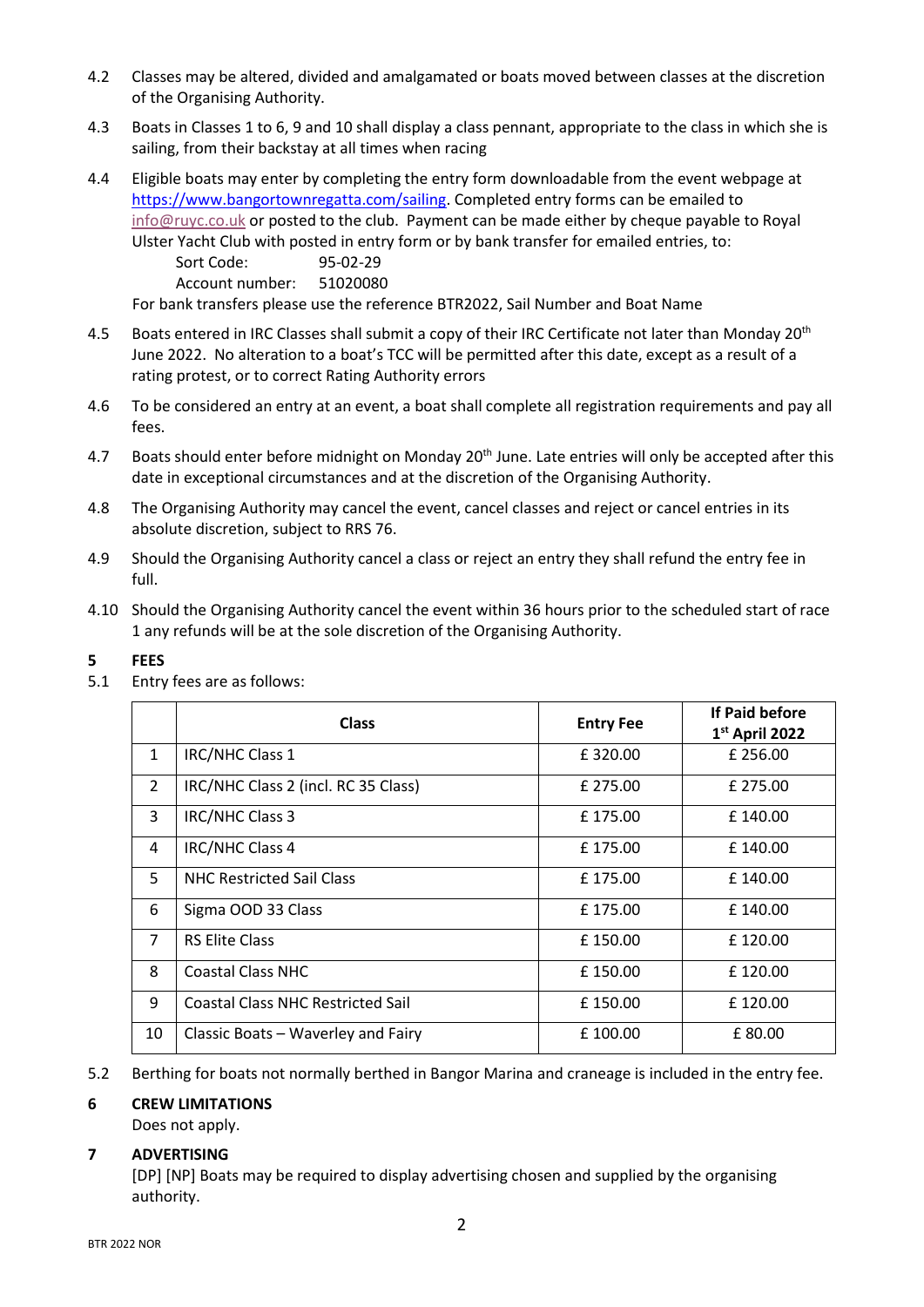## **8 QUALIFYING SERIES AND FINAL SERIES** Does not apply.

**9 SCHEDULE**

- 9.1 Registration Wednesday 22<sup>nd</sup> June 1400 to 1900 at RUYC and Thursday 23<sup>rd</sup> June 0900 to 1100 at Bangor Marina.
- 9.2 Briefing A Briefing will be held at 1100 at Bangor Marina.

## 9.3 Racing:

| <b>Date</b>                  | <b>IRC/NHC</b><br>Classes 1 to 5 | Sigma OOD 33<br>Class 6   | <b>RS Elites</b><br>Class <sub>7</sub> | Coastal<br>Classes 8 & 9 | <b>Classic Boats</b><br>Class 10 |
|------------------------------|----------------------------------|---------------------------|----------------------------------------|--------------------------|----------------------------------|
| Thurs 23rd<br>June           | Races 1 and 2<br>W-L             | Races 1 and 2<br>W-L      | No Racing                              | Race 1                   | No Racing                        |
| Fri 24 <sup>th</sup><br>June | Race $3$ W-L +<br>Race 4 Coastal | Races 3, 4 and 5<br>$W-L$ | Races 1, 2<br>and $3$                  | Race 2                   | No Racing                        |
| Sat 25th<br>June             | Races 5, 6 and<br>7 Triangle     | Races 6, 7 and 8<br>$W-L$ | Races 4, 5<br>and 6                    | Race 3                   | Races 1, 2 and 3                 |
| Sun 26 <sup>th</sup><br>June | Races 8 and 9<br>W-L             | Races 9 and 10<br>W-L     | Races 7 and<br>8                       | Race 4                   | Races 4 and 5                    |

- 9.4 Nine Races are scheduled for classes 1, to 5. Ten races are scheduled for classes 6. Eight Races are scheduled for class 7. Four Races are scheduled for classes 8 and 9. Five races are scheduled for class 10.
- 9.5 The scheduled time of the first warning signal of the first races:

| <b>Class</b>                       | Thurs 23rd | Fri 24th | Sat 25 <sup>th</sup> | Sun 26 <sup>th</sup> |
|------------------------------------|------------|----------|----------------------|----------------------|
| IRC/NHC Classes 1 to 5             | 1255       | 0955     | 1055                 | 1055                 |
| Sigma OOD 33 Class                 | 1255       | 1055     | 1055                 | 1055                 |
| <b>RS Elite Class</b>              | N.A        | 1055     | 1055                 | 1055                 |
| <b>Coastal Classes NHC</b>         | 1225       | 1025     | 1025                 | 1025                 |
| Classic Boats - Waverley and Fairy | N.A        | N.A.     | 1055                 | 1055                 |

9.6 On the last scheduled day of racing no warning signal will be made after 1430.

## **10 EQUIPMENT INSPECTION**

Boats may be inspected at any time.

## **11 CLOTHING AND EQUIPMENT**

For classes 7 and 10 RRS 40.1 shall apply at all times while afloat.

## **12 VENUE**

The Sailing Area will be Belfast Lough.

## **13 COURSES**

The courses to be sailed for classes 1 to 5 will be windward leeward, triangle and a short coastal race. The courses to be sailed for classes 6 and 7 will be Windward Leeward. The courses for classes 8 and 9 will be round marks in Belfast Lough. The courses to be sailed for class 10 will be round the cans off RUYC.

## **14 PENALTY SYSTEM**

The Post Race Penalty and the RYA Arbitration Procedures of the RYA Rules Disputes Procedures will be available. See the official notice board for details. Decisions from Arbitration can be referred to the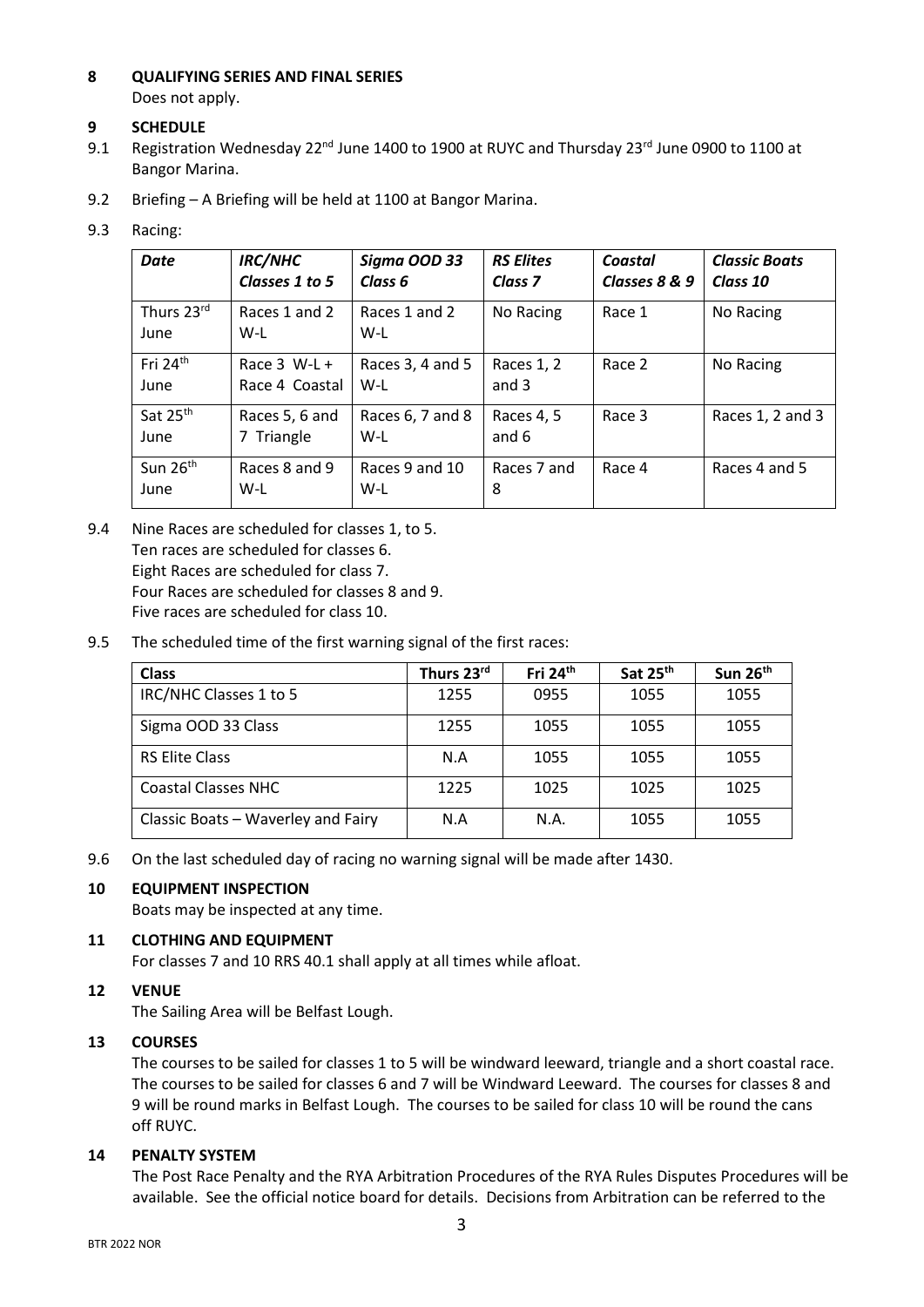protest committee but cannot be reopened or appealed.

## **15 SCORING**

- 15.1 Classes 1 to 4 will have races dual scored on both IRC and NHC when available.
- 15.2 For NHC scoring, a boats handicap will be adjusted after every race. A boat will continue to race in the class in which she first started. An adjustment in handicap number is not grounds for redress, this changes RRS 62.
- 15.3 For classes 1 to 7, three races are required to be completed to constitute a series. For classes 8, 9 and 10 one race is required to be completed to constitute a series
- 15.4 For classes 1 to 7, when fewer than four races have been completed, a boat's series score will be the total of her race scores. This changes RRS A5.1 and A5.2.

## **16 [DP] [NP] SUPPORT PERSON VESSELS**

- 16.1 Support Person Vessels shall register at registration with a description of the support vessel, their callsign and the sail number of the boat/s supported.
- 16.2 Support teams, including all support persons and support person vessels shall stay 150m outside areas where boats are racing from the time of the preparatory signal for the first start until all boats have finished or retired or the race committee signals a postponement, general recall or abandonment.
- 16.3 When the engine of a support vessel is running, all support persons on that vessel, shall wear a personal flotation device and the support vessel driver shall use a kill cord.
- **17 CHARTERED OR LOANED BOATS** Does not apply.

## **18 BERTHING**

[DP] Boats shall be kept in their assigned places in the Marina

#### **19 HAUL-OUT RESTRICTIONS**

[DP] Boats shall not be hauled out during the event except with and according to the terms of prior written permission of the race committee.

#### **20 DIVING EQUIPMENT AND PLASTIC POOLS**

Underwater breathing apparatus and plastic pools, or their equivalent, shall not be used around keelboats between the preparatory signal of the first race and the end of the event.

#### **21 DATA PROTECTION**

The Club Data Processing Policy is available on the club website.

#### **22 RISK STATEMENT**

22.1 RRS 3 of the Racing Rules of Sailing states: "The responsibility for a boat's decision to participate in a race or to continue to race is hers alone".

Sailing by its nature is an unpredictable sport and therefore inherently involves an element of risk. By taking part in the event, each competitor agrees and acknowledges that:

- (a) They are aware of the inherent element of risk involved in the sport and accept responsibility for the exposure of themselves, their crew and their boat to such inherent risk whilst taking part in the event;
- (b) They are responsible for the safety of themselves, their crew, their boat and their other property whether afloat or ashore;
- (c) They accept responsibility for any injury, damage or loss to the extent caused by their own actions or omissions;
- (d) Their boat is in good order, equipped to sail in the event and they are fit to participate;
- (e) The provision of a race management team, patrol boats and other officials and volunteers by the event organiser does not relieve them of their own responsibilities;
- (f) The provision of patrol boat cover is limited to such assistance, particularly in extreme weather conditions as can be practically provided in the circumstances;